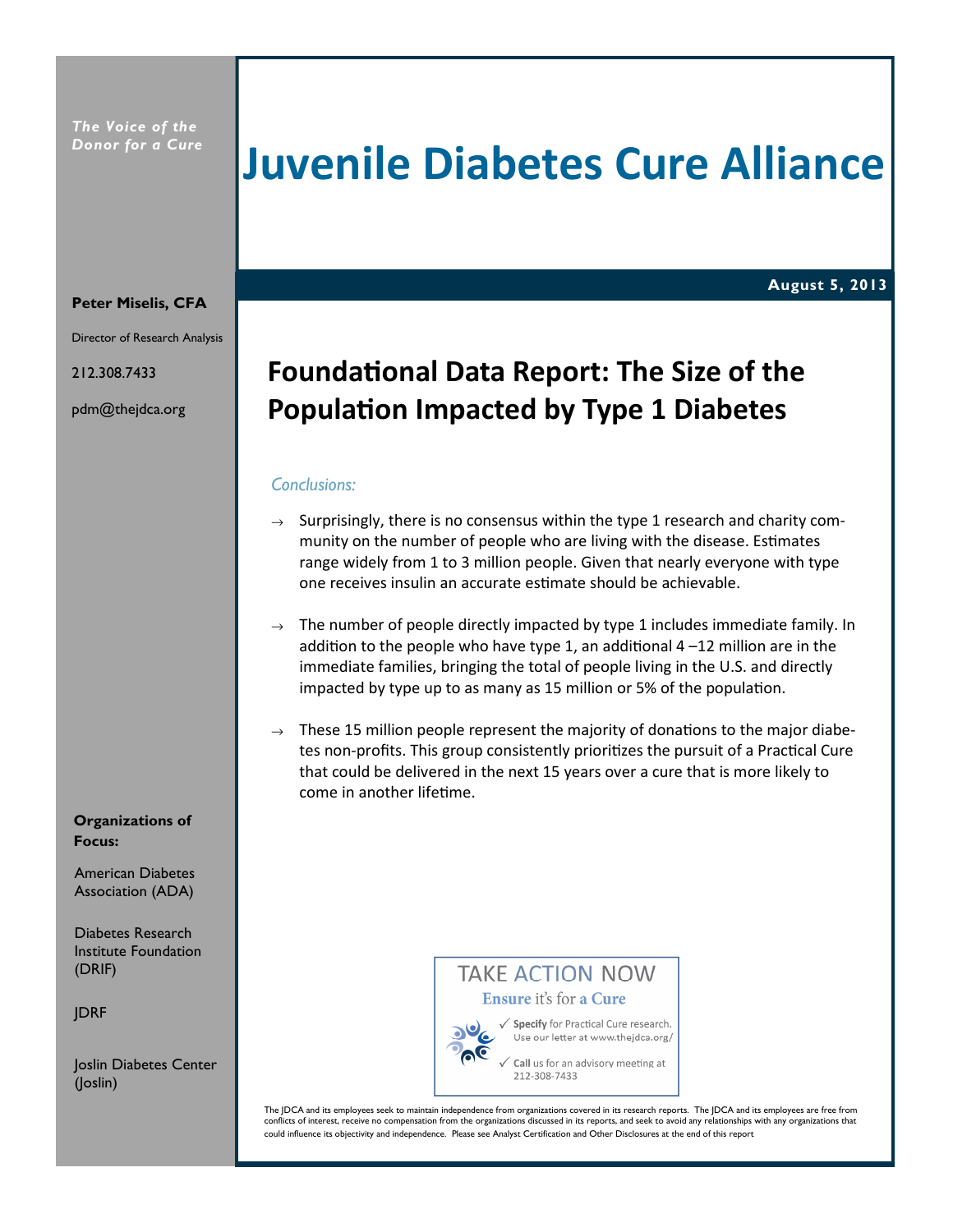This report reveals the size of the population impacted by type 1 diabetes in the United States. While the majority of our reports focus on the type 1 diabetes non-profits, this one directly addresses the population affected by type 1, who are at the heart of and the reason for our efforts to bring about a Practical Cure.

#### The American Population Affected by Type 1 Diabetes

The total impacted population can be broken down into two main groups: those who have type 1 diabetes and their immediate family members. We estimate their numbers as follows:

Individuals with type 1: There is no clear consensus on the number of people diagnosed with type 1 in the United States. Estimates range from 1 to 3 million. One of the most commonly referenced sources is The Centers for Disease Control and Prevention, which states that approximately one million people in the U.S. are living with type 1.<sup>1</sup> JDRF, on the other hand, puts the number as high as 3 million. Their estimate was derived from a survey-based research study conducted in 2010. Other studies place the number between 1.1 and 1.4 million people. $^2$ 

Given that patients have been treated for type 1 diabetes for almost a century, and that nearly every individual in the United States who has type 1 requires medical treatment, it is hard to understand that the major non-profits or the National Institutes of Health do not yet have a strong estimate for the size of the population impacted by type 1.

The immediate family of individuals with type 1: The estimated size of the impacted population grows by 4 to 12 million as we include the immediate family members of people with type 1. These are the parents, siblings, spouses, and children who also live with diabetes as they aid in managing the disease and share the medical expenses incurred by type 1.



### The Population Affected by Type 1 Diabetes in the United States

Source: JDCA estimates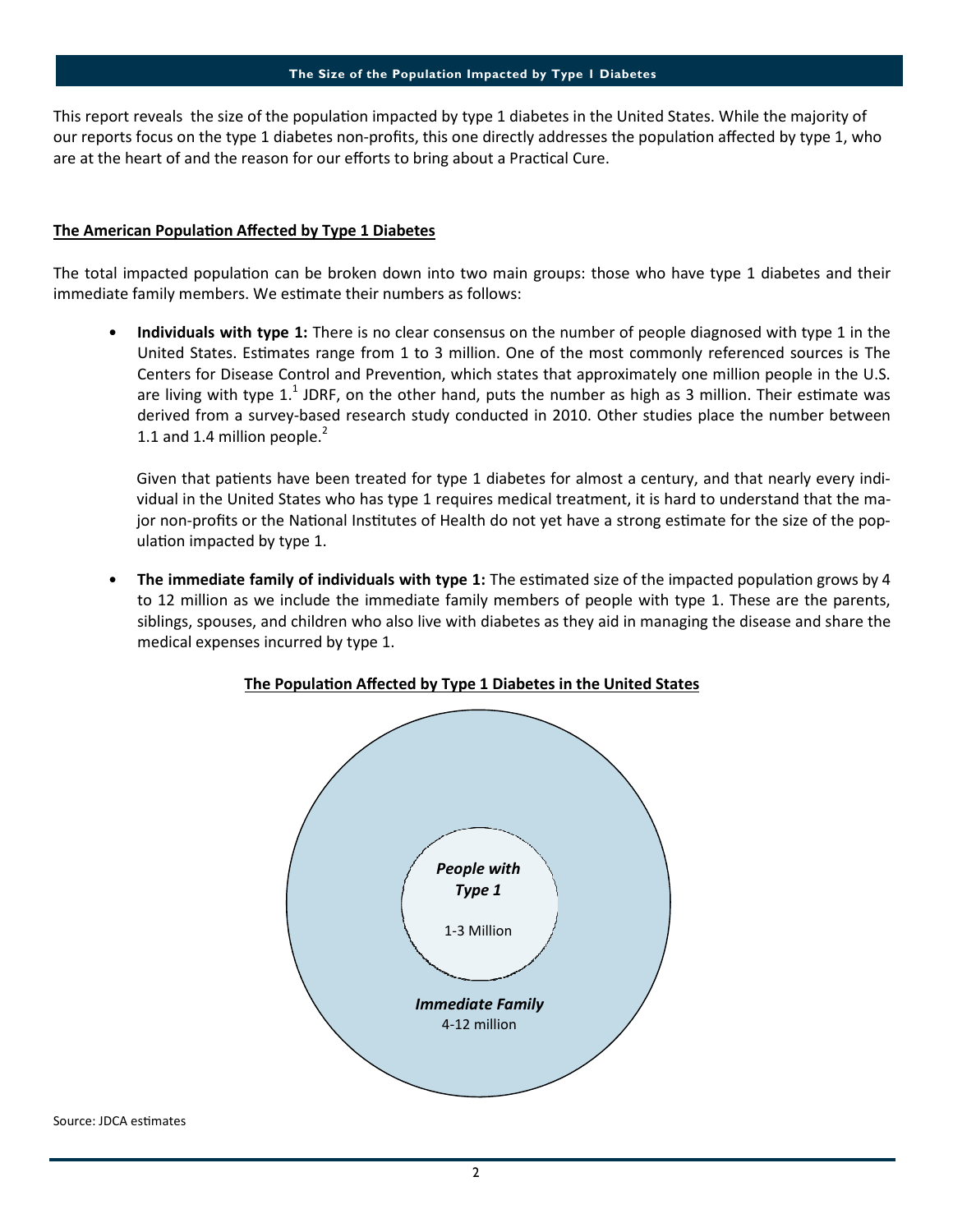Altogether, as many as 15 million people in the United States are directly impacted by type 1 diabetes, as illustrated in the chart. These 15 million people represent 5% of the U.S. population.<sup>3</sup> The number expands even further when considering extended family members including grandparents and close relatives.

These 15 million people represent the majority of donations to the major diabetes non-profits. The charities should seek to align with the wishes and desires of this group when setting objectives, goals, and work plans. There is no more important stakeholder group.

As previous JDCA research reports have noted, the number one priority expressed by the type 1 donor community is to fund cure research. Nine out of ten donors prefer to see their donations used for Practical Cure research over idealized cure research, i.e. they would prefer to fund initiatives which have a chance to come to fruition in the next 15 years over the initiatives who are unlikely to see results until another lifetime.<sup>4</sup>

# The Far-reaching Cost of Type 1

In addition to the incalculable human cost of type 1, there is also a quantifiable economic reality associated with the disease. Incremental expenses attributable to type 1 are estimated at \$14.4 billion per year. This includes out-of-pocket costs plus third-party payments that total \$6.9 billion and cover hospital and doctor visits, insulin, prescription drugs, medical supplies, home health provider services, and vision and dental care. Another \$7.5 billion is attributable to lost income from missed work days and lower productivity. $5$ 

Americans with diabetes incur medical expenses significantly higher than those without diabetes. Annual medical costs for a person with type 1 average around \$9,900, or nearly three times the average of \$3,600 for people without type  $1.<sup>6</sup>$  In addition, managing type 1 becomes more costly later in life because the longer that one lives with the disease, the greater the chances of developing complications.

If a Practical Cure were to be developed, the potential economic savings over the course of a lifetime would be staggering. One study estimates that the present value of a cure, from avoided costs attributable to type 1, could be approximately \$423 billion just for an existing type 1 population of 1.1 million people in the U.S. These potential cost savings increase by an estimated \$11 billion each and every year just from people who would be newly diagnosed.<sup>7</sup>

### Type 1 Growing Globally

Type 1 is a global challenge. The rate at which new cases of type 1 are diagnosed in youth has been increasing 3% annually in the U.S and abroad.<sup>8</sup> The United States is among the countries with the highest rate of diagnosis in children 14 years of age and younger. It ranks sixth after Finland, Sweden, Saudi Arabia, Norway and the U.K.<sup>9</sup> Exhibit B maps the incidence of new diagnoses around the world in 2011. $^{10}$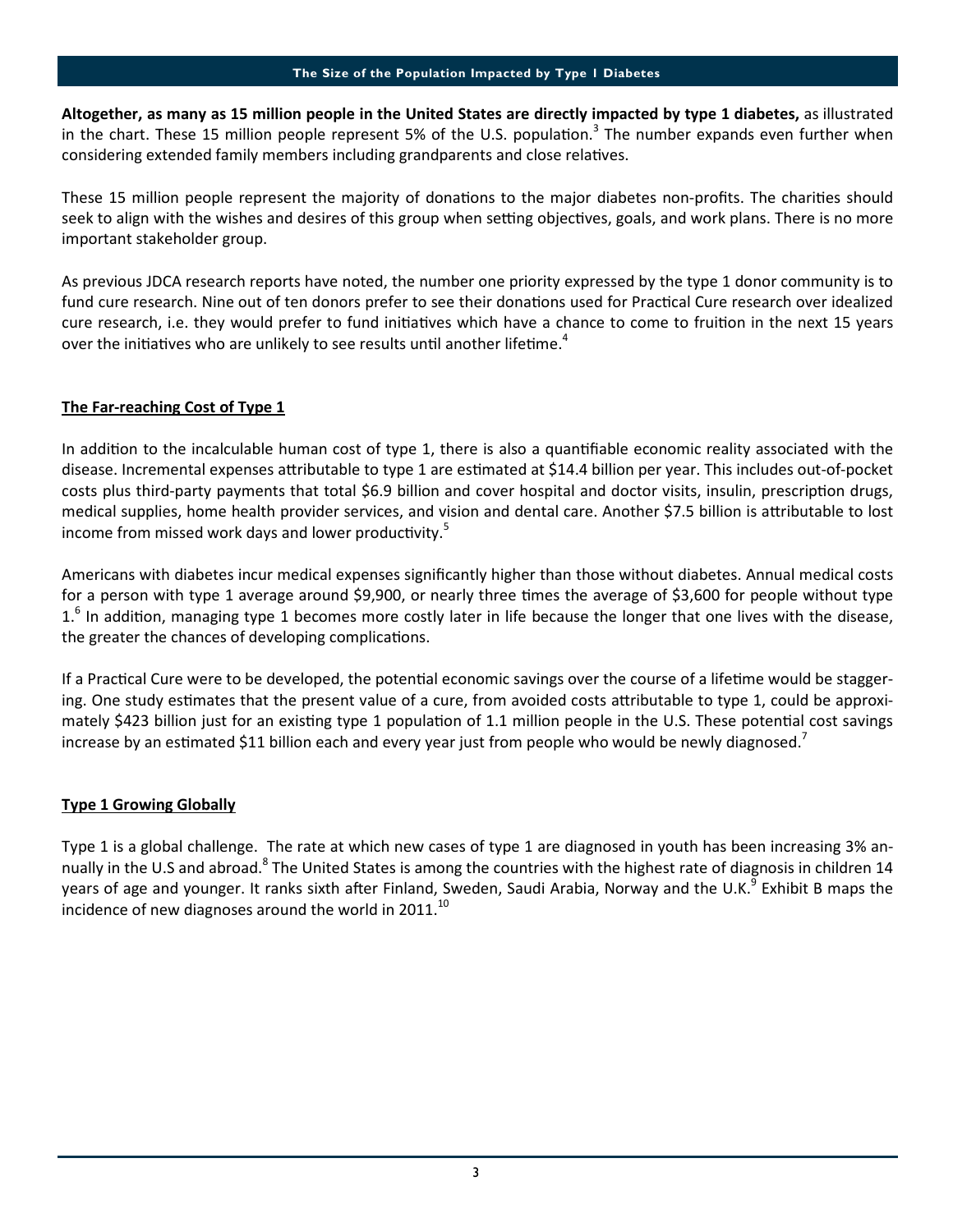

#### Exhibit B: New Cases of Type 1 Diabetes (0-14 years per 100,000 children per year), 2011

Source: International Diabetes Federation Diabetes Atlas, 5th edition

The International Diabetes Federation estimates that 78,000 children around the world will develop type 1 diabetes in 2013.<sup>11</sup> There are no global estimates, as far as our research shows, for the number of adults who will be diagnosed with type 1 this year.

Counting the immediate family members of those 78,000 children adds over 300,000 more people to the directly impacted population this year. Adding the families of newly diagnosed adults, would make the number much larger.

### Summary and Conclusion

Type 1 is a growing global health concern that directly impacts as many as 15 million people in the U.S. alone. Given the scale of type 1, it is incumbent upon government agencies and the major charities to compile more accurate population statistics in order to more effectively manage resources that address the needs of this community.

These 15 million account for the majority of donations to the major diabetes non-profits, and their number one priority is to see a cure for type 1 delivered in the near future. The JDCA shares that goal and works on behalf of the 15 million to deliver a Practical Cure for type 1 by 2025.